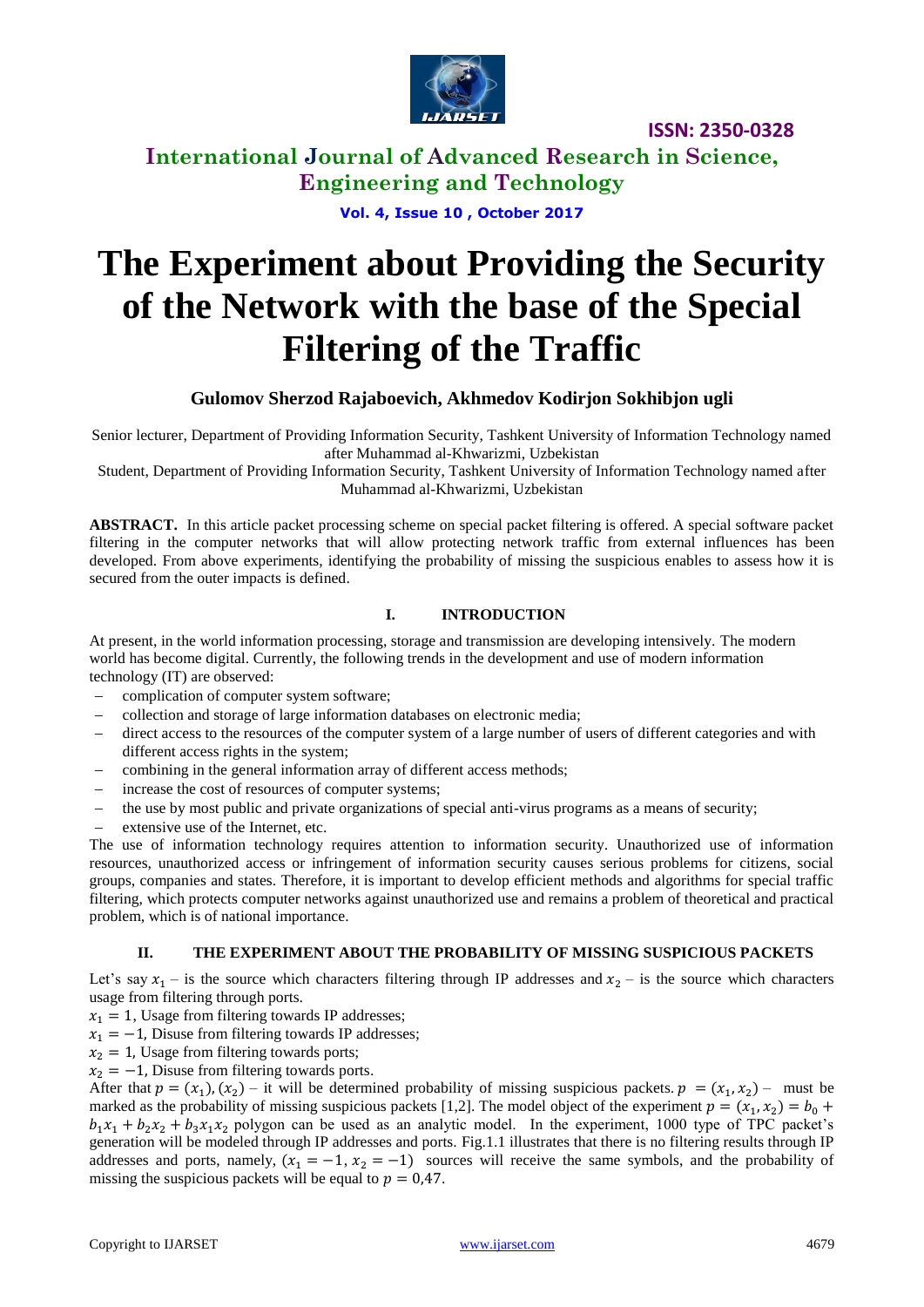

# **International Journal of Advanced Research in Science, Engineering and Technology**

# **Vol. 4, Issue 10 , October 2017**

TH FIN port1=80 port2=80 Num=998 172.20.200.200-->172.20.217.206 Length (packet) =0 proto=TCP Flags=TH SYN TH ACK TH FIN port1=80 port2=80 Num=999 172.20.200.200-->172.20.217.206 Length (packet)=0 proto=TCP Flags=TH SYN TH ACK TH FIN port1=80 port2=80 Num=1000  $x1=-1$   $x2=-1$   $y=0$ , 474616666666667

# **Fig.1.1. There is no filtering results through IP addresses and ports.**

Fig.1.2 illustrates that there is no filtering through IP addresses and it is shown that through ports there is existence and a results of filtering towards ports, namely,  $(x_1 = -1, x_2 = 1)$  sources will receive several symbols and the probability of missing the suspicious packets will be equal to  $p = 0.33$ .

FIN port1=80 port2=80 Num=998 172.20.200.200-->172.20.217.206 Length (packet) =0 proto=TCP Flags=TH SYN TH ACK TH FIN port1=80 port2=80 Num=999 172.20.200.200-->172.20.217.206 Length (packet) =0 proto=TCP Flags=TH SYN TH ACK TH FIN port1=80 port2=80 Num=1000 x1 = - 1 x2 = 1 y = 0, 3355166666666667

**Fig.1.2. There is no filtering towards IP addresses and it is shown that through ports there is existence and results of filtering towards ports.**

Fig.1.3 illustrates there is existence of filtering through IP addresses and there is no filtering through Ports namely  $(x_1 = 1, x_2 = -1)$  sources will receive different symbols and the probability of missing the packets is equal to p = 0.32.

TH FIN port1=80 port2=80 Num=998 172.20.200.200-->172.20.217.206 Length (packet) =0 proto=TCP Flags=TH SYN TH ACK TH FIN port1=80 port2=80 Num=999 172.20.200.200-->172.20.217.206 Length (packet) =0 proto=TCP Flags=TH SYN TH ACK TH FIN port1=80 port2=80 Num=1000  $x1=1$   $x2=-1$   $y=0,3251$ 

**Fig.1.3. There is an existence of filtering through IP addresses and there is no filtering through ports.**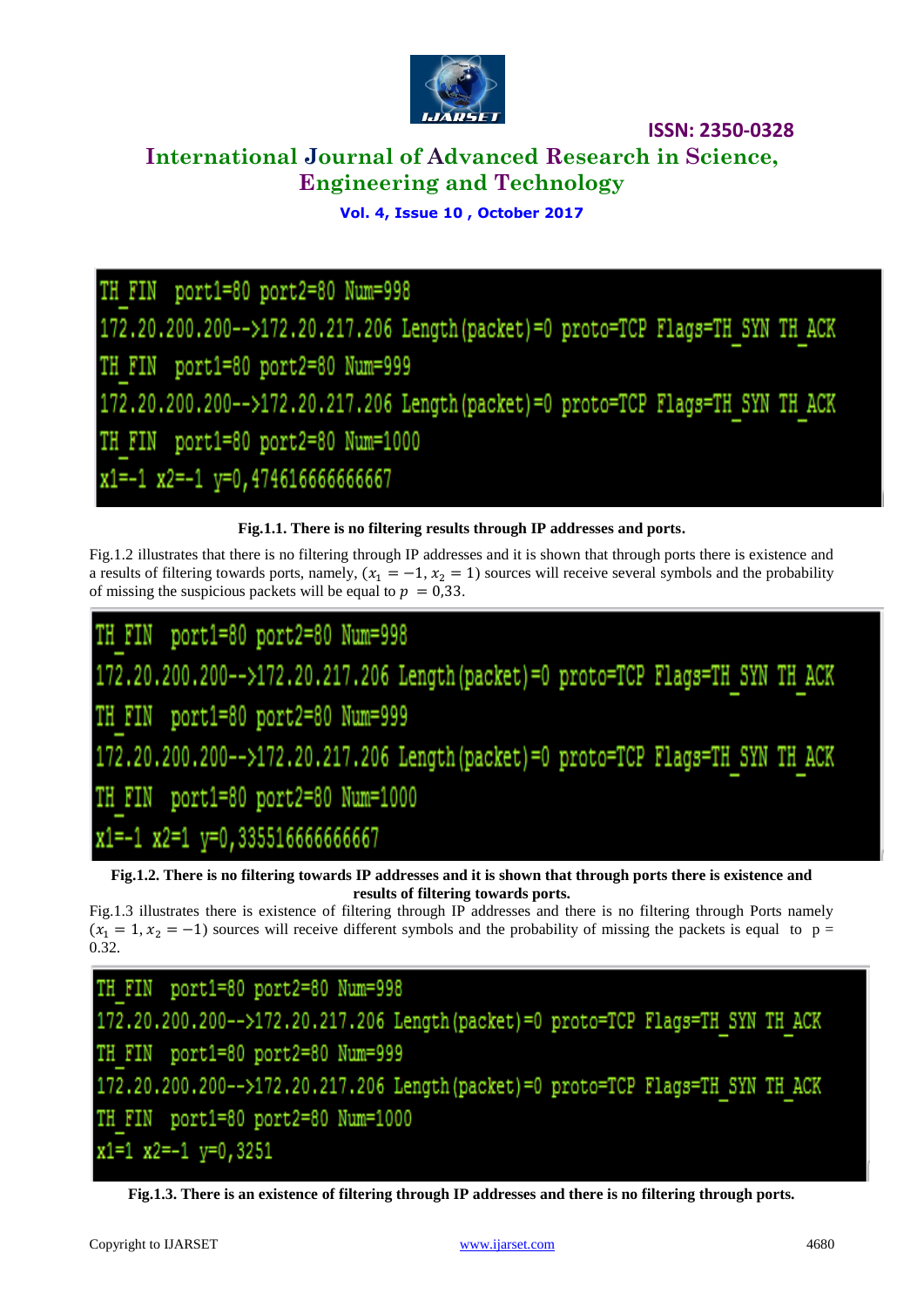

# **International Journal of Advanced Research in Science, Engineering and Technology**

### **Vol. 4, Issue 10 , October 2017**

Fig.1.4. shows that there is a existence in both IP addresses and ports, namely  $(x_1 = 1, x_2 = 1)$  will receive the same symbols and the probability of missing the suspicious packets is equal to  $p = 0.29$ 

TH FIN port1=80 port2=80 Num=998 172.20.200.200-->172.20.217.206 Length (packet) =0 proto=TCP Flags=TH SYN TH ACK TH FIN port1=80 port2=80 Num=999 172.20.200.200-->172.20.217.206 Length (packet) =0 proto=TCP Flags=TH SYN TH ACK port1=80 port2=80 Num=1000 FIN x1=1 x2=1 y=0,2976

**Fig.1.4. There is an existence of filtering through IP addresses and there is filtering through ports.**

| Table 1.1: Values for IP addresses and ports                                                     |       |         |                    |  |  |  |
|--------------------------------------------------------------------------------------------------|-------|---------|--------------------|--|--|--|
| <b>Sources</b><br><b>Experiments</b>                                                             | $x_1$ | $x_{2}$ | $p_i = (x_1, x_2)$ |  |  |  |
| There is filtering towards both IP addresses and<br>ports.                                       | - 1   | - 1     | $p_1 = (0, 47)$    |  |  |  |
| There is no filtering towards IP addresses and there<br>is existence of filtering towards ports. | - 1   |         | $p_2 = (0,33)$     |  |  |  |
| There is existence of filtering towards IP addresses<br>and there is no filtering towards ports. |       | $-1$    | $p_3 = (0,32)$     |  |  |  |
| There is no filtering in both IP addresses and ports.                                            |       |         | $p_4 = (0,29)$     |  |  |  |

Table 1 shows the values of the IP addresses and ports.

For the experiment that has been done, the linear equation system can be seen like this:  $b_0$ ,  $b_1$ ,  $b_2$ ,  $b_3$  – model parameters:

 $\overline{\mathcal{L}}$  $\overline{1}$  $\begin{cases} p_1 = b_0 + b_1(-1) + b_2(-1) + b_3(1) = 0.47 \\ m - b_1 + b_2(-1) + b_3(1) + b_4(-1) = 0.23 \end{cases}$  $p_2 = b_0 + b_1(-1) + b_2(1) + b_3(-1) = 0.33$  $p_3 = b_0 + b_1(1) + b_2(-1) + b_3(-1) = 0,32$  $p_4 = b_0 + b_1(1) + b_2(1) + b_3(1) = 0.29$ 

Below it is described the solution to linear equation system with Matrix and Gauss methods.

$$
\begin{pmatrix} 1 & -1 & -1 & 1 & 0.47 \\ 1 & -1 & 1 & -1 & 0.33 \\ 1 & 1 & -1 & -1 & 0.32 \\ 1 & 1 & 1 & 1 & 0.29 \end{pmatrix} = \begin{pmatrix} 1 & 0 & 0 & 0 & 0.35 \\ 0 & 1 & 0 & 0 & -0.04 \\ 0 & 0 & 1 & 0 & -0.04 \\ 0 & 0 & 0 & 1 & 0.02 \end{pmatrix}
$$

As results we can get these values:

 $b_0 = 0.35;$ 

 $b_1 = -0.04;$ 

 $b_2 = -0.04$ ;  $b_3 = 0.02$ .

 $a_1$  – Filtering towards IP addresses  $x_1$ the main advantage of factor.

 $a_2$  – Filtering towards Ports  $x_2$  the main advantage of factor.

Considering the experiments of factors formulas, we can write followings:

$$
a_1 = \frac{(p_3 - p_1) + (p_4 - p_2)}{2} = \frac{(0.32 - 0.47) + (0.29 - 0.33)}{2} = -0.095
$$

$$
a_2 = \frac{(p_2 - p_1) + (p_4 - p_3)}{2} = \frac{(0.33 - 0.47) + (0.29 - 0.32)}{2} = -0.085
$$

It is known from the formula that, factor of filtering towards IP addresses has greater value than factor of filtering towards ports.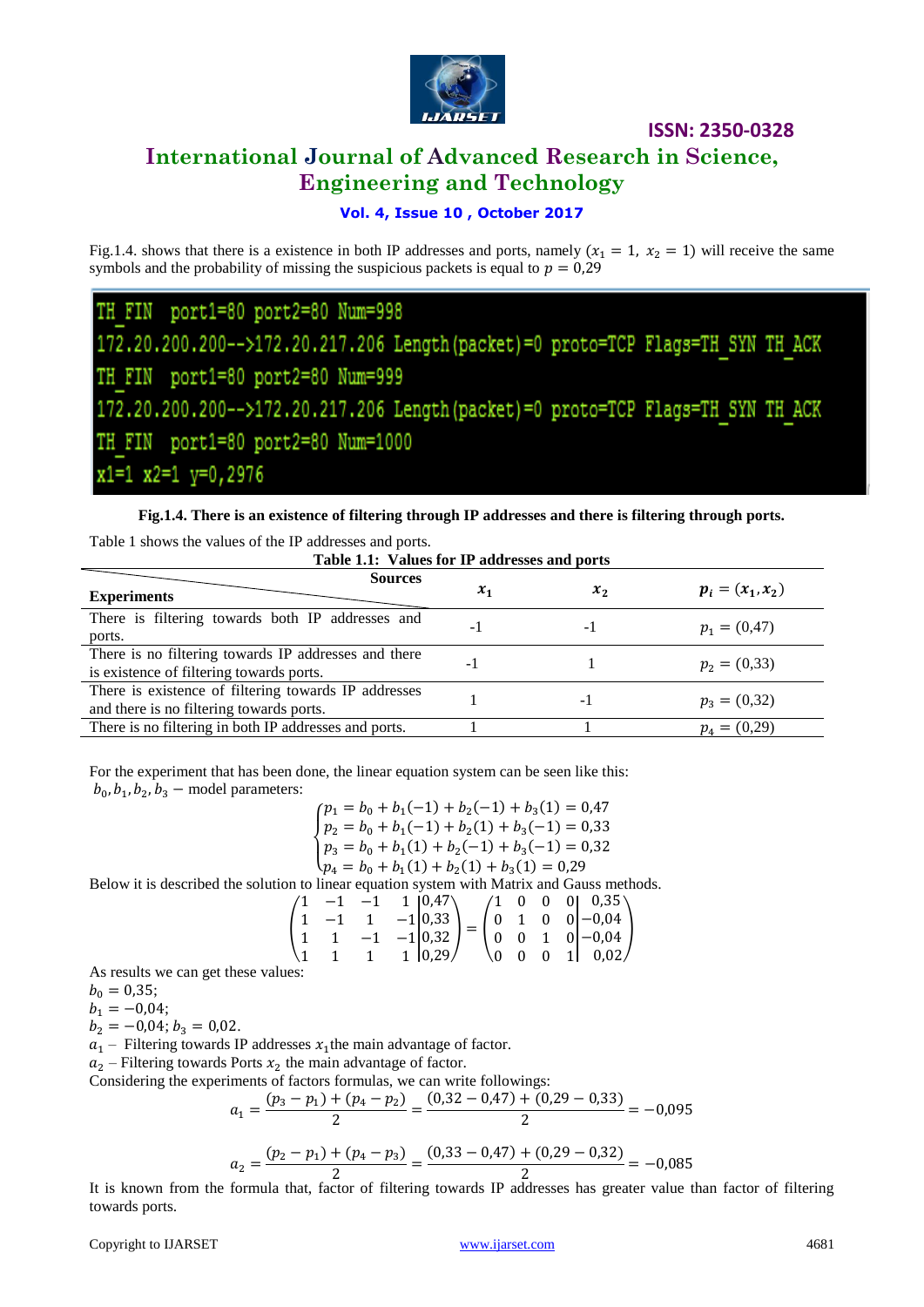

# **International Journal of Advanced Research in Science, Engineering and Technology**

**Vol. 4, Issue 10 , October 2017**

#### **III. ASSESSMENT TO WORK OF THE SPECIAL SOFTWARE PACKET FILTERING**

Special software packet filtering and SSP modules which have the higher surface around networking imitation model of the screen is conducted in web page creating Stylemix company in Tashkent: Entering packets with working the rule of exponential for each interface comes with 100 Mbit/sec speed to networking map of the interface. The smallest measurement of packets is 64 byte. For receiving the buffer packets is 48 kilobyte. In the table 1.2, it was shown about special software packet filtering and SSP modules that has higher level in networking screen's filtered and number of filtered entering packets.

Special software packet filtering and SSP modules which have the higher surface Firewall is filtered or not filtered. **Table 1.2: Number of entry packets**

| N <sub>2</sub>               | Special software packet filtering | SSP modules which have the higher<br>surface Firewall |
|------------------------------|-----------------------------------|-------------------------------------------------------|
| Number of entry packets      | 1000                              | 1000                                                  |
| Filtered packets numbers     | 990                               | 984                                                   |
| Not filtered packets numbers | 10                                | 16                                                    |

Fig.1.5 describes special software packet filtering and SSP modules which have the higher surface Firewall filtered and not filtered number of entry packets diagram of the Firewall.

It can certainly be seen that, number of entry packets consists special software packet has SSP model with higher surface Firewall is used mostly and this helps to decrease the outer threats on network traffic [3].



**Fig.1.5. Special software packet filtering and SSP modules which have the higher surface Firewall and filtered and not filtered number of entry packets diagram of the Firewall.**

#### **IV. ASSESSMENT OF THE SPECIAL SOFTWARE PACKET FILTERING WITH OTHER FIREWALLS**

Special software packet filtering for the different personal working with Firewalls for assessment we will look through the row value of the Firewall.

 $A =$  the main functions of the Firewall.

Here:

 $A_1$  = Proportional scanning/filtering;

 $A_2$  = Proportional blocking;

 $A_3$  = blocking input/output ports;

 $A_4$  = virtual private network (concealing IP and MAC addresses). Providing the higher level of the security.

 $A_5$  = client-server architecture filtering.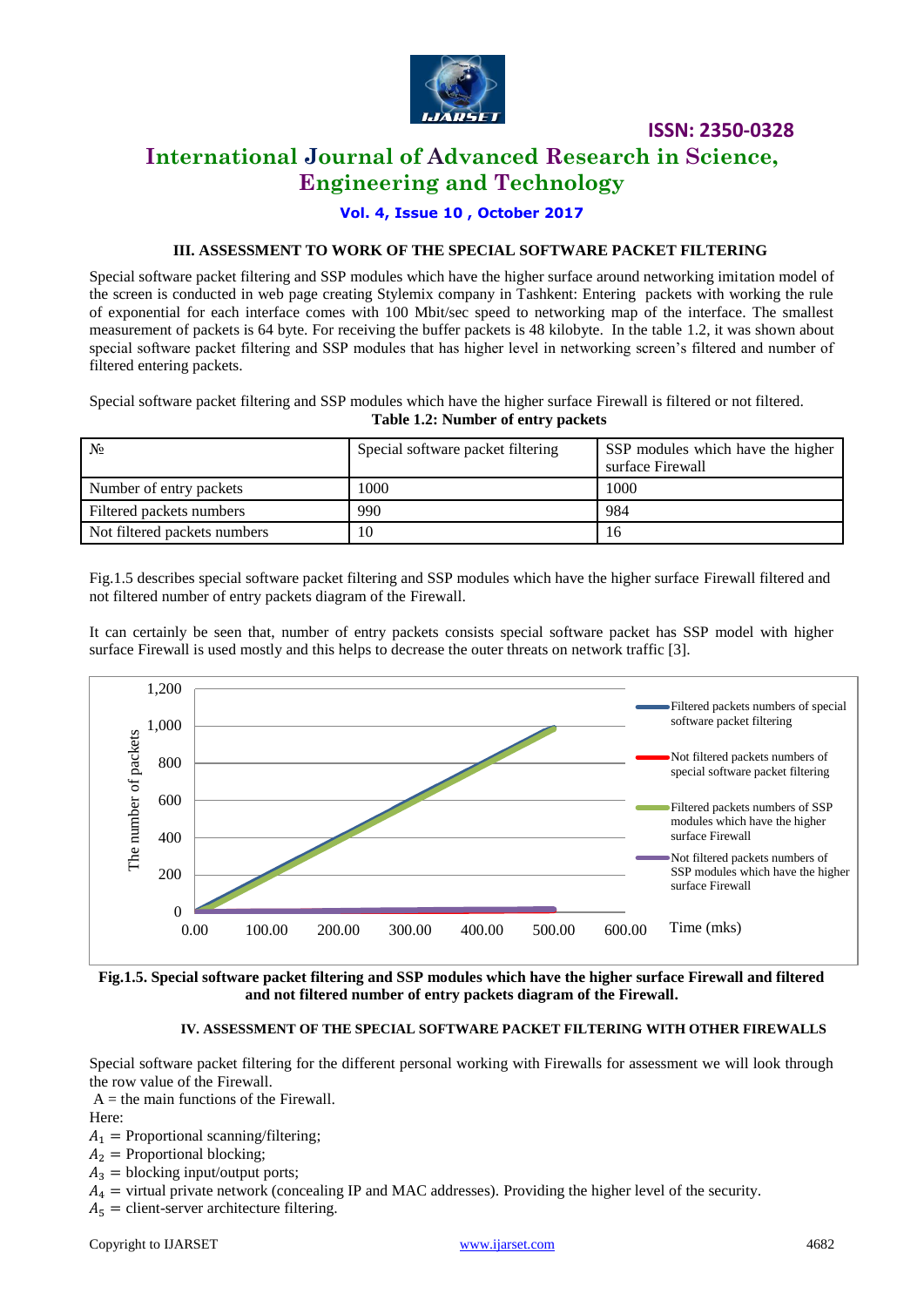

**International Journal of Advanced Research in Science, Engineering and Technology**

### **Vol. 4, Issue 10 , October 2017**

 $B =$  the additional functions of the Firewall.

 $B = B_1, B_2, B_3, B_4, B_5, B_6, B_7, B_8$ 

Here,  $B_1$  = Anti-phishing.

- $B_2$  = Antivirus.
	- $B_3$  = Anti spy.
	- $B_4$  = Monitoring of the current connections.
	- $\overrightarrow{B_5}$  = Identifying suspicious packets
	- $B_6$  = Incidence journal
	- $B_7$  = Controlling the pages which the network can use.
	- $C =$  Compatibility of the Firewall.

$$
\mathcal{C} = \mathcal{C}_1, \mathcal{C}_2, \mathcal{C}_3, \mathcal{C}_4, \mathcal{C}_5
$$

Here,  $C_1 =$  Windows 10;

- $C_2$  = Windows 8;
- $\tilde{C_3}$  = Windows 7;
- $C_4$  = Windows Vista;
- $C_5$  = Windows XP.

Table 1.3 shows that special software packet filtering in different personal Firewalls and the comparative analysis on that [4]. Fig.1.6 illustrates histogram of that comparative analysis.

|  | Table 1.3: Special software packet filtering in different personal Firewalls and the comparative analysis of them |  |
|--|-------------------------------------------------------------------------------------------------------------------|--|
|  |                                                                                                                   |  |

| Private screen in networking<br>Rank |                 | Special<br>software<br>packet<br>filtering | Comodo<br>Firewall      | Avast<br>Internet<br>Security | <b>AVG</b><br>Internet<br>Security | Outpost<br>Firewall<br>Pro | Zone<br>Alarm<br>Free<br>Firewall | Kerio<br>Winroute<br>Firewall |                  |                  |
|--------------------------------------|-----------------|--------------------------------------------|-------------------------|-------------------------------|------------------------------------|----------------------------|-----------------------------------|-------------------------------|------------------|------------------|
| Total<br>Assessment<br>evaluation    |                 |                                            |                         |                               |                                    |                            |                                   |                               |                  |                  |
| $\boldsymbol{A}$                     | $A_1$           |                                            | $\overline{\mathbf{3}}$ | 3                             | 3                                  | 3                          | $\overline{3}$                    | 3                             | 3                | 3                |
|                                      | A <sub>2</sub>  |                                            | $\mathbf{2}$            | $\overline{2}$                | $\overline{2}$                     | $\overline{2}$             | $\overline{2}$                    | $\overline{2}$                | $\overline{2}$   | $\overline{c}$   |
|                                      | $A_3$           | 20                                         | $\overline{\mathbf{4}}$ | $\overline{\mathbf{4}}$       | $\overline{4}$                     | $\overline{4}$             | $\overline{4}$                    | $\overline{4}$                | $\overline{4}$   | $\overline{4}$   |
|                                      | $A_4$           |                                            | 5                       | 5                             | 5                                  | $\boldsymbol{0}$           | $\overline{0}$                    | $\boldsymbol{0}$              | $\overline{0}$   | 5                |
|                                      | $A_5$           |                                            | 6                       | 6                             | $\boldsymbol{0}$                   | $\boldsymbol{0}$           | $\boldsymbol{0}$                  | $\boldsymbol{0}$              | $\boldsymbol{0}$ | $\mathbf{0}$     |
| Total                                |                 | 20                                         | 14                      | $\boldsymbol{9}$              | $\boldsymbol{9}$                   | $\boldsymbol{9}$           | $\boldsymbol{9}$                  | 14                            |                  |                  |
|                                      | $B_{\rm 1}$     |                                            | $\overline{\mathbf{3}}$ | $\boldsymbol{0}$              | $\overline{3}$                     | $\overline{3}$             | $\overline{3}$                    | $\boldsymbol{0}$              | $\overline{3}$   | 3                |
|                                      | $B_{\rm 2}$     |                                            | $\overline{\mathbf{3}}$ | 3                             | 3                                  | 3                          | 3                                 | $\boldsymbol{0}$              | 3                | 3                |
|                                      | $B_3$           | 24                                         | $\overline{\mathbf{3}}$ | $\boldsymbol{0}$              | 3                                  | $\overline{3}$             | $\overline{3}$                    | $\boldsymbol{0}$              | $\overline{3}$   | $\boldsymbol{0}$ |
| B                                    | $B_4$           |                                            | $\overline{\mathbf{4}}$ | $\overline{4}$                | $\boldsymbol{0}$                   | $\boldsymbol{0}$           | $\boldsymbol{0}$                  | $\boldsymbol{0}$              | $\boldsymbol{0}$ | $\boldsymbol{0}$ |
|                                      | $B_5\,$         |                                            | $\overline{\mathbf{4}}$ | $\overline{4}$                | $\boldsymbol{0}$                   | $\boldsymbol{0}$           | $\overline{4}$                    | $\overline{4}$                | $\overline{4}$   | $\overline{4}$   |
|                                      | $B_6\,$         |                                            | $\overline{\mathbf{3}}$ | 3                             | 3                                  | 3                          | 3                                 | 3                             | 3                | 3                |
|                                      | B <sub>7</sub>  |                                            | $\overline{\mathbf{4}}$ | $\overline{4}$                | $\overline{4}$                     | $\mathbf{0}$               | $\boldsymbol{0}$                  | $\boldsymbol{0}$              | $\boldsymbol{0}$ | $\boldsymbol{0}$ |
| Total                                |                 | 18                                         | 16                      | 12                            | 16                                 | $\overline{7}$             | 16                                | 13                            |                  |                  |
| $\mathcal{C}_{0}$                    | $\mathcal{C}_1$ | 15                                         | $\overline{\mathbf{3}}$ | 3                             | 3                                  | 3                          | 3                                 | 3                             | 3                | 3                |
|                                      | $\mathcal{C}_2$ |                                            | $\overline{\mathbf{3}}$ | 3                             | 3                                  | $\mathfrak{Z}$             | $\overline{3}$                    | $\mathfrak{Z}$                | 3                | 3                |
|                                      | $C_3$           |                                            | $\overline{\mathbf{3}}$ | 3                             | 3                                  | $\overline{3}$             | 3                                 | $\overline{3}$                | 3                | 3                |
|                                      | $C_4$           |                                            | $\overline{\mathbf{3}}$ | 3                             | 3                                  | $\overline{3}$             | 3                                 | $\overline{3}$                | 3                | 3                |
|                                      | $C_{5}$         |                                            | $\overline{\mathbf{3}}$ | 3                             | 3                                  | 3                          | 3                                 | 3                             | 3                | 3                |
| Total                                |                 | 15                                         | 15                      | 15                            | 15                                 | 15                         | 15                                | 15                            |                  |                  |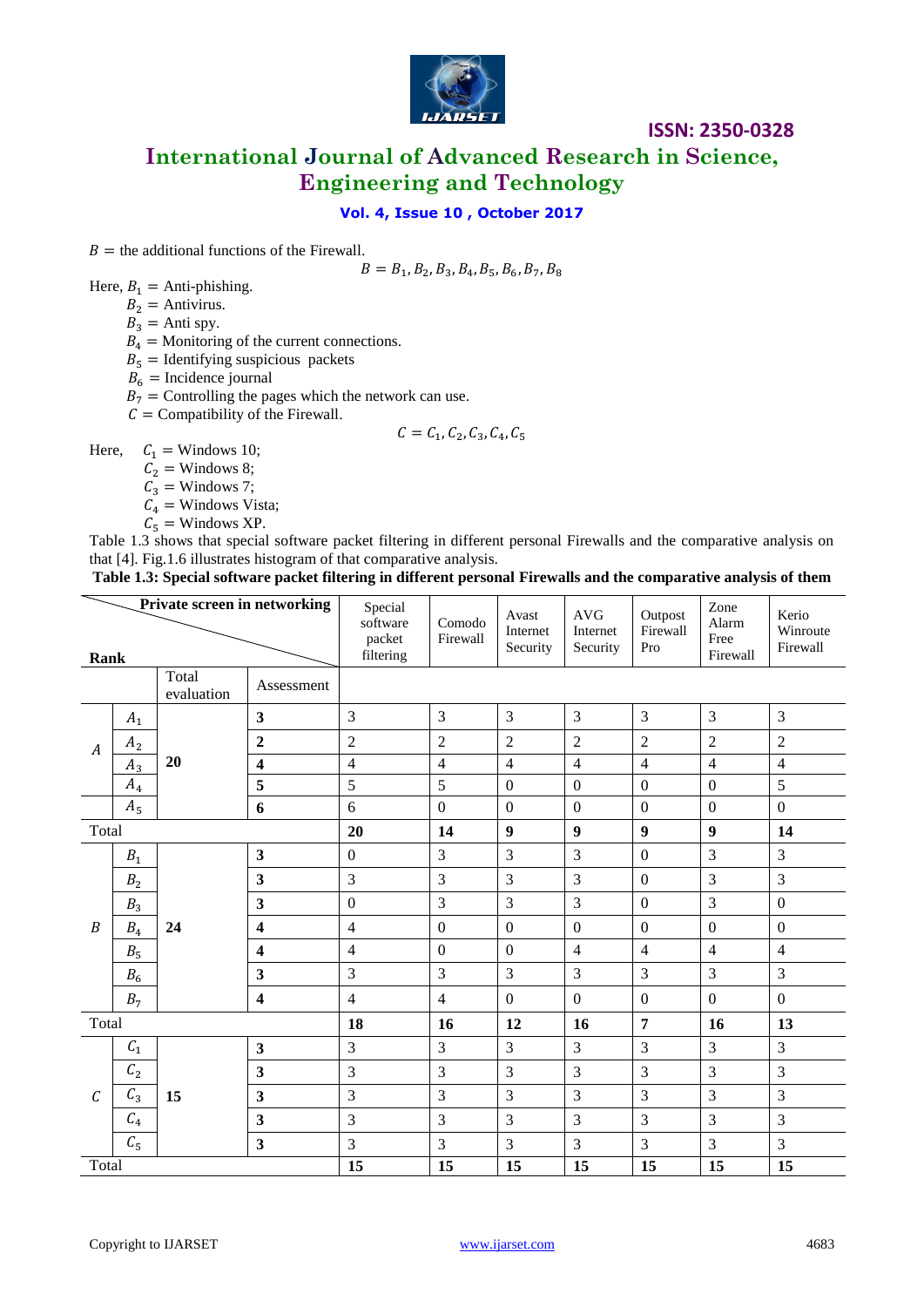

# **International Journal of Advanced Research in Science, Engineering and Technology**

**Vol. 4, Issue 10 , October 2017**



**Fig.1.6. Special software packet filtering in different Firewalls assessment of that work and histogram of that comparative analysis**

Here:

 $A_{II}$  – Effectiveness relation with different functions of Firewalls.

$$
A_U = A_1 + A_2 + A_3 + A_4 + A_5
$$

 $B_{II}$  – Effectiveness relation with different additional functions of Firewalls: = <sup>1</sup> +<sup>2</sup> + <sup>3</sup> +<sup>4</sup> + <sup>5</sup> + <sup>6</sup> + <sup>7</sup>

$$
B_U = B_1 + B_2 + B_3 + B_4 + B_5 + B_6 + B_7
$$
  
 *ii* is equal. *Figure 11* and *with l it it it it it it it it it it it it it it it it it it it it it it it it it it it it it it it it it it it it it it it it it it it it it it it it it it it it it it it it it it it it it it it it it it it it it it it it it it it it it it it it it it it it it it it it it it it it it it it it it it* 

 $C_U$  − Effectiveness relation in several Firewalls and suitability to each other and relation to functions:  $C_{U} = C_1 + C_2 + C_3 + C_4 + C_5$ 

 $S$  – Overall productivity

 $S = A_{U} + B_{U} + C_{U}$ 

 $S_{max}$  – Maximal productivity:

$$
S_{max} = A_{max} + B_{max} + C_{max}
$$

According to the result of the 1.3 table:

$$
S_{max} = A_{max} + B_{max} + C_{max} = 20 + 24 + 15 = 59
$$

 $U(\%)$  – productivity:

$$
U = \frac{S}{S_{max}} \cdot 100\%
$$

In table 1.4 shows the working effectiveness assessment of special software packet filtering in different personal Firewalls [5,6]. Fig.1.7 shows that histogram of the comparative analysis.